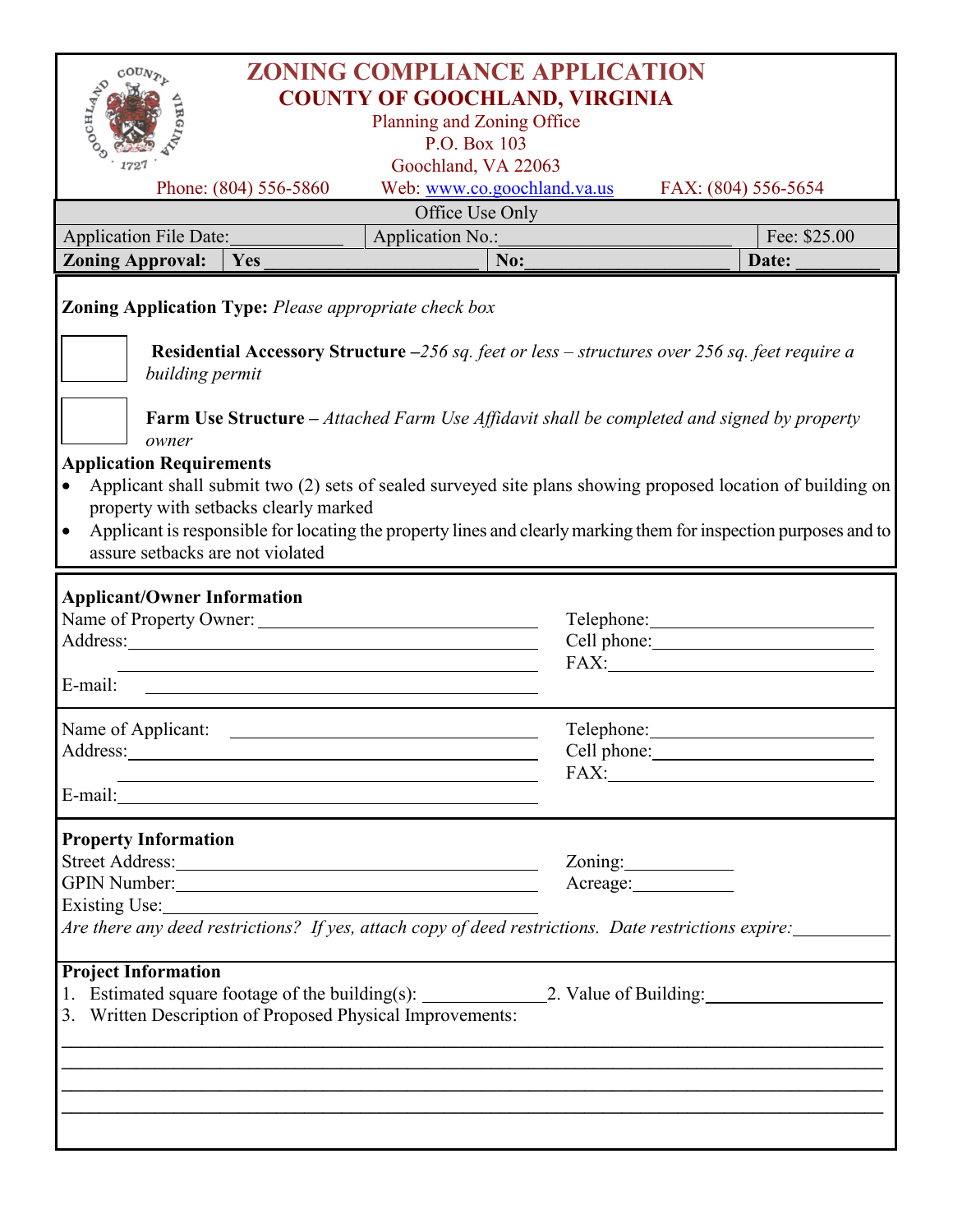## **RESIDENTIAL ACCESSORY STRUCTURE**

All accessory buildings shall be subject to the following regulations:

- Any residential accessory structure greater than 256 sq. feet requires a building permit
- Where the accessory building is structurally attached to a main building, it shall be subject to, and must conform to, all regulations of the county applicable to the main building.
- Accessory buildings shall not be erected in any required yard, except rear yard.
- No detached accessory building shall be located closer than five (5) feet to any side or rear lot line. In no instance shall an accessory building be located within a dedicated easement or right-of-way.
- A separate and detached accessory building shall not serve as a separate dwelling unit.
- When the use of an accessory building is not clearly a use that is incidental to the permitted main structure, the accessory use shall be subject to the approval of the board of zoning appeals.
- Accessory structures uses for motor vehicle related purposes greater than 3000 sq. ft. will be reviewed by the Department of Building Inspections as commercial structures in accordance with the Virginia Construction Code

# **FARM USE EXEMPTION**

Farm buildings and structures are exempt from the Virginia Uniform Statewide Building Code (USBC). To qualify for this exemption, the structure shall be used for a specific purpose directly related to an operating farm and the attached Farm Use Affidavit shall be completed.

**Farm Structure or Building** is defined as a building or structure thereof not used for residential purposes, located on property where farming operations take place, and used primarily for any of the following uses or a combination thereof:

- Storage, handling, production, display, sampling, or sale of agricultural, horticultural, floricultural, or silvicultural products produced in the farm;
- Sheltering, raising, handling, processing, or sale of agricultural animals or agricultural animal products;
- Business or office uses relating to farm operations;
- Use of farm machinery or equipment or maintenance or storage of vehicles, machinery, or equipment on the farm; or
- Implementation of best management practices associated with farm operations.

## **County Zoning Definitions:**

*Farm operation:* At least five (5) acres under constructive single ownership and/or management upon which the activity of agriculture is pursued in the production of natural fibers and food for human or animal consumption, exclusive of forestry. The property must be zoned agricultural (A-1 or A-2). The minimum acreage (five (5) without a residence or six (6) with a residence) may be a single parcel or contiguous parcels owned by the same individual or members of the same family as per the Code of Virginia Sections 58.1-3230--58.1-3244. (Res. of 2-19-92)

*Farm building:* Any structure associated with or supporting a farm operation as defined above. Such structure shall be on a parcel of land at least five (5) acres in size which is zoned agricultural (A-1 or A-2) and does not contain a single-family residence. If the parcel contains a residence, the parcel must be at least six (6) acres in size and zoned agricultural (A-1 or A-2). The minimum acreage (five (5) without a residence or six (6) with a residence) may be a single parcel or contiguous parcels owned by the same individual or members of the same family as per the Code of Virginia Sections 58.1-3230--58.1-3244.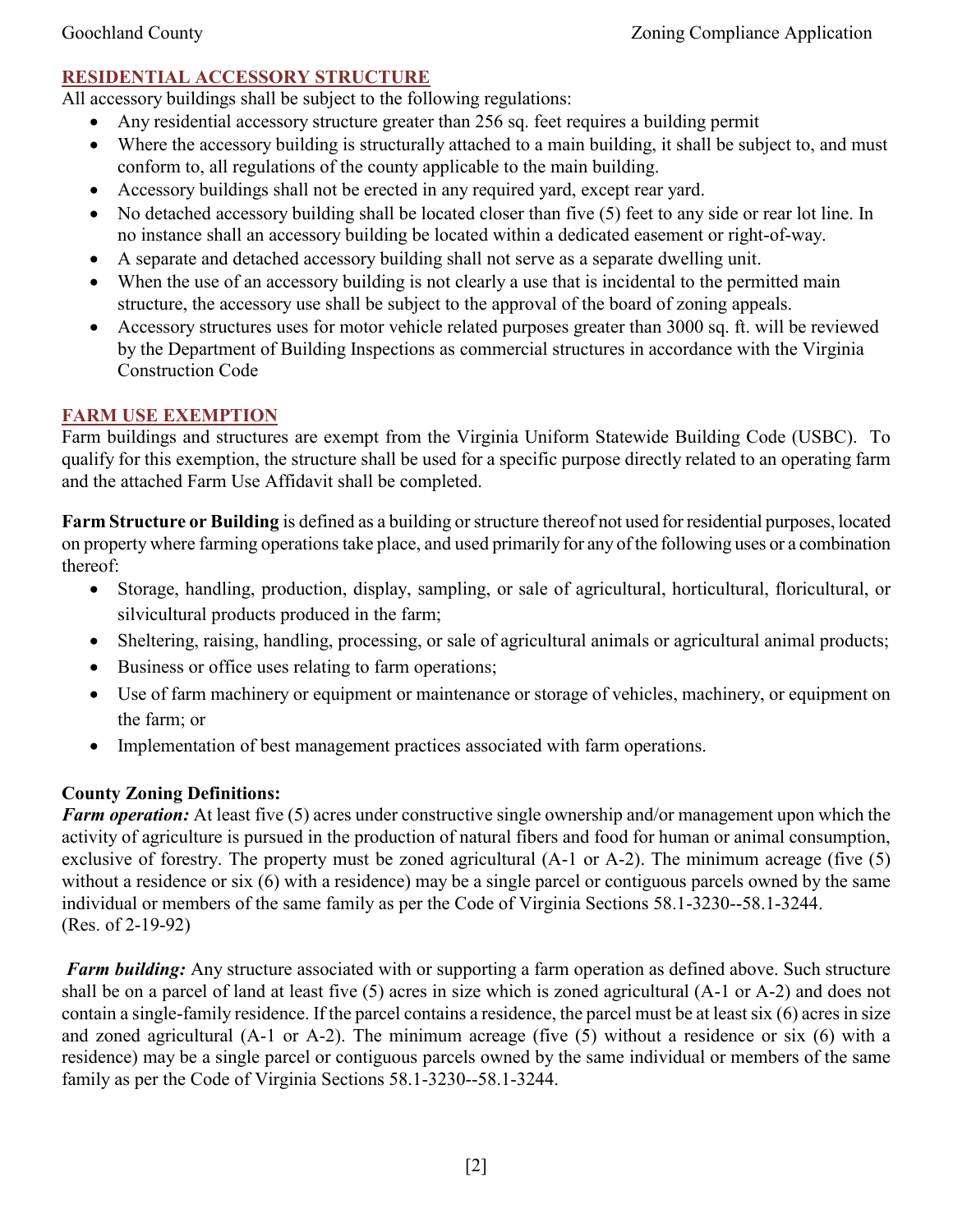#### **The following farm buildings and structures are not exempt from code:**

- Farm buildings and structures lying within a flood plain or in a mudslide prone area shall be subject to flood proofing regulations or mudslide regulations, as applicable.
- A building or a portion of a building, located on a farm, that is operated as a restaurant as defined in §35.1-1 of the Code of Virginia and licensed as such by the Board of Health under Chapter 2 (§ 35.1-11 et seq.) of Title 35.1 of the Code of Virginia.

### **APPLICANT/OWNER AGREEMENT & SIGNATURES**

*\*\*Applicant/Owner must read and sign\*\**

- Applicant shall submit two (2) sets of sealed surveyed site plans showing proposed location of building on property with setbacks clearly indicated.
- Applicant is responsible for locating, and clearly marking, the property lines to assure that setbacks are not violated.
- Applicant shall complete the attached Farm Use Affidavit if applying for a Farm Use Structure.
- The undersigned Owner authorizes entry onto the property by Goochland County employees during normal discharge of their duties in regard to this request.

*In representing the above referenced firm submitting this application for review, I hereby state that the information provided in this application, and all accompanying information, is accurate, true and correct to the best of my knowledge, and that the attached site plan is an accurate depiction of the location of the proposed building. I hereby agree to conform to all terms of permit which may be issued on account of this application.* 

Signature Date (Applicant/Property Owner/Representative)

Printed Signature